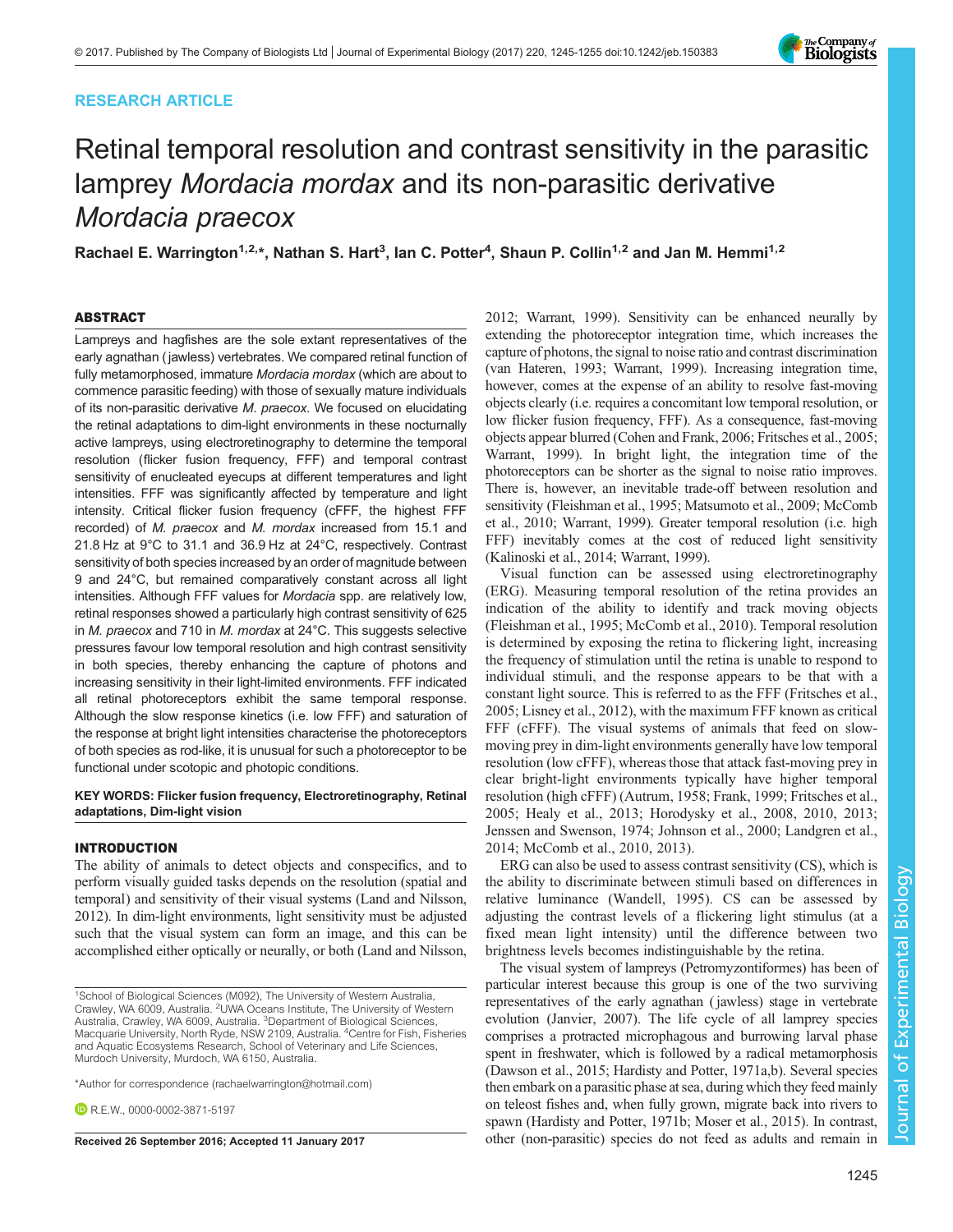| <b>List of symbols and abbreviations</b> |                                                  |  |  |  |  |  |  |
|------------------------------------------|--------------------------------------------------|--|--|--|--|--|--|
| <b>CFFF</b>                              | critical flicker fusion frequency                |  |  |  |  |  |  |
| <b>CS</b>                                | contrast sensitivity                             |  |  |  |  |  |  |
| <b>FRG</b>                               | electroretinogram/electroretinography            |  |  |  |  |  |  |
| <b>FFF</b>                               | flicker fusion frequency                         |  |  |  |  |  |  |
| I FD                                     | light-emitting diode                             |  |  |  |  |  |  |
| <b>SFFF</b>                              | flicker fusion frequency defined by significance |  |  |  |  |  |  |
| <b>tFFF</b>                              | flicker fusion frequency defined by threshold    |  |  |  |  |  |  |
| <b>VFP</b>                               | visual evoked potential                          |  |  |  |  |  |  |
|                                          |                                                  |  |  |  |  |  |  |

freshwater, reaching maturity soon after the completion of metamorphosis [\(Hardisty and Potter, 1971c\)](#page-9-0). Each non-parasitic species is considered to have evolved from a particular parasitic species [\(Docker, 2009;](#page-9-0) [Potter, 1980a](#page-10-0)), thus constituting a species pair. Such pairs include the parasitic Mordacia mordax and non-parasitic Mordacia praecox ([Potter et al., 1968\)](#page-10-0), which co-occur in rivers.

The fully metamorphosed individuals of parasitic species remain burrowed during the day and emerge at night, when they are transported downstream. In contrast, after completing metamorphosis, the non-parasitic species undergo a short nocturnal migration to their spawning areas [\(Hardisty, 1979](#page-9-0); [Potter, 1980b](#page-10-0); [Potter et al., 1968\)](#page-10-0). Thus, fully metamorphosed M. mordax and M. praecox are both active in dim-light conditions.

The retina of M. *mordax* possesses adaptations that increase optical sensitivity including: (1) a reflective tapetum within the retinal pigment epithelium [\(Collin and Potter, 2000](#page-9-0)), (2) a large single rod-like photoreceptor with a long outer segment ([Collin and](#page-9-0) [Potter, 2000; Collin et al., 2004](#page-9-0)), and (3) a large ellipsosome within the inner segment of the photoreceptor that would focus (refract) light onto the outer segment ([Collin and Potter, 2000\)](#page-9-0). In spite of the uniqueness of the visual system of this lamprey species, and despite the detailed knowledge of retinal morphology in M. mordax, there have been no studies on the physiology of their visual system. The only physiological study to assess visual function in any species of lampreys is that on the FFF of the parasitic species Lampetra *fluviatilis*, which has a cFFF of 24 Hz at  $10^{\circ}$ C ([Dreyfert et al., 1979](#page-9-0)); to the best of our knowledge no CS estimates exist.

Because FFF and CS increase with temperature [\(Cohen and](#page-9-0) [Frank, 2006](#page-9-0); [Fritsches et al., 2005; Hanyu and Ali, 1963](#page-9-0); [Landgren](#page-10-0) [et al., 2014](#page-10-0); [Tatler et al., 2000\)](#page-10-0), the environmental temperature has profound effects on the visual function of ectotherms, such as lampreys ([Saad et al., 1959](#page-10-0)). As temperature in the rivers in which M. *mordax* and M. *praecox* occur ranges from ∼6 to 30°C [\(Potter,](#page-10-0) [1970](#page-10-0)), the temporal resolution and CS of their visual system will change seasonally, with visual function probably becoming limited at low temperatures.

We compared physiological aspects of the visual system of immature individuals of the parasitic M. mordax, which are about to embark on a marine trophic phase, with those of sexually maturing individuals of the non-parasitic derivative M. praecox. We employed ERG to determine whether the visual systems of these species have adapted to increase the capture of photons in their dim-light environments, i.e. by possessing relatively low FFFs, which would enhance the ability of the photoreceptors to capture light, and high CS, which would facilitate the discrimination of small differences in luminance. We determined the FFF and temporal CS at a wide range of temperatures and light intensities to elucidate the extent to which the visual function of these species is influenced by environmental conditions. We also focused on testing the hypothesis that temporal resolution (i.e. FFF) is greater in the fully metamorphosed M. mordax, as these individuals are parasitic and require vision to detect

prey, whereas the mature non-parasitic derivative M. praecox requires no such ability as this species does not feed after completing the larval phase. As there is morphological evidence to suggest that the retina of M. mordax contains only one photoreceptor type [\(Collin](#page-9-0) [and Potter, 2000](#page-9-0); [Collin et al., 2004\)](#page-9-0), we hypothesise that all retinal photoreceptors will exhibit the same temporal response characteristics. Our results provide only the second recorded cFFF values and the first quantification of CS for agnathan fishes.

# MATERIALS AND METHODS

# Source of animals

All capture, holding and experimental procedures followed the guidelines of the National Health and Medical Research Council – Australian Code of Practice for the Care and Use of Animals for Scientific Purposes, in accordance with The University of Western Australia Animal Ethics protocol (approval number: RA/3/100/917 and RA/3/100/1220). Mordacia mordax (Richardson 1846) and Mordacia praecox Potter 1968 were caught using an electro-fish shocker in the Wonboyn and Wallagaraugh Rivers in New South Wales, Australia (NSW collection permit: P10/0043-1.0) and transported to The University of Western Australia (Department of Fisheries translocation permit: 871/11). They were kept in aquaria in a controlled-temperature room maintained at 10–14°C with a 12 h light:12 h dark cycle (lights on 06:00 h to 18:00 h). The aquaria contained soft sediment into which the lampreys burrowed. We used five sexually mature female  $M$ .  $praecox$  (mean $\pm$ s.d. length  $122\pm8.6$  mm) and three fully metamorphosed immature *M. mordax*  $(123±5.9$  mm).

### Eyecup preparation

Animals were killed by immersion in 500 mg l−<sup>1</sup> tricaine methanesulfonate salt (MS-222, Sigma-Aldrich, USA) solution buffered with an equal concentration of sodium hydrogen carbonate (Ajax Finechem, Australia). The eyes were excised and the cornea, lens and vitreous removed under room light using a dissecting microscope (Nikon SMZ745T, USA). Eyecups were placed on moist filter paper upon a stage in a Petri dish (diameter: 20 mm) containing 6 ml of Ringer solution (in mmol l<sup>-1</sup>: 115 NaCl, 2.1 KCl, 2.6 CaCl<sub>2</sub>,  $2 \text{ MgCl}_2$ , 6 NaHCO<sub>3</sub> and 3 glucose, pH 7.4; [Buchanan and Cohen,](#page-9-0) [1982\)](#page-9-0), which had been bubbled with carbogen (95%  $O_2$  and 5%  $CO<sub>2</sub>$ ) for at least 15 min. Ringer solution was also pipetted onto the retina. Because of the small size of eyecups (∼2 mm) and the avascular retina of lampreys ([Collin and Potter, 2000](#page-9-0)), the carbogenated Ringer solution provided enough oxygen to keep the retina viable for the duration of the experiment.

We utilised enucleated eyecups because lampreys possess two corneas (dermal and scleral), which prevented us from obtaining a retinal response from live, anaesthetised animals. A study that compared ERGs recorded from live, anaesthetised animals with enucleated eyecup preparations demonstrated that temporal FFF did not differ significantly between the two methods [\(Ryan et al., 2017\)](#page-10-0). Temporal CS, however, was significantly different at bright light intensities  $(1.8 \times 10^{-5}$  to  $1.2 \times 10^{-2}$  W cm<sup>-2</sup>), with CS lower in enucleated eyecup preparations ([Ryan et al., 2017\)](#page-10-0). Therefore, FFF estimates presented in the current study may resemble those of in vivo preparations, while temporal CS estimates may be more conservative than responses obtained from anaesthetised animals.

### Experimental regime

Electroretinograms (ERGs) were recorded using platinum electrodes inside a light-proof Faraday cage. The tip of the recording electrode (diameter 0.125 mm) was shaped into a loop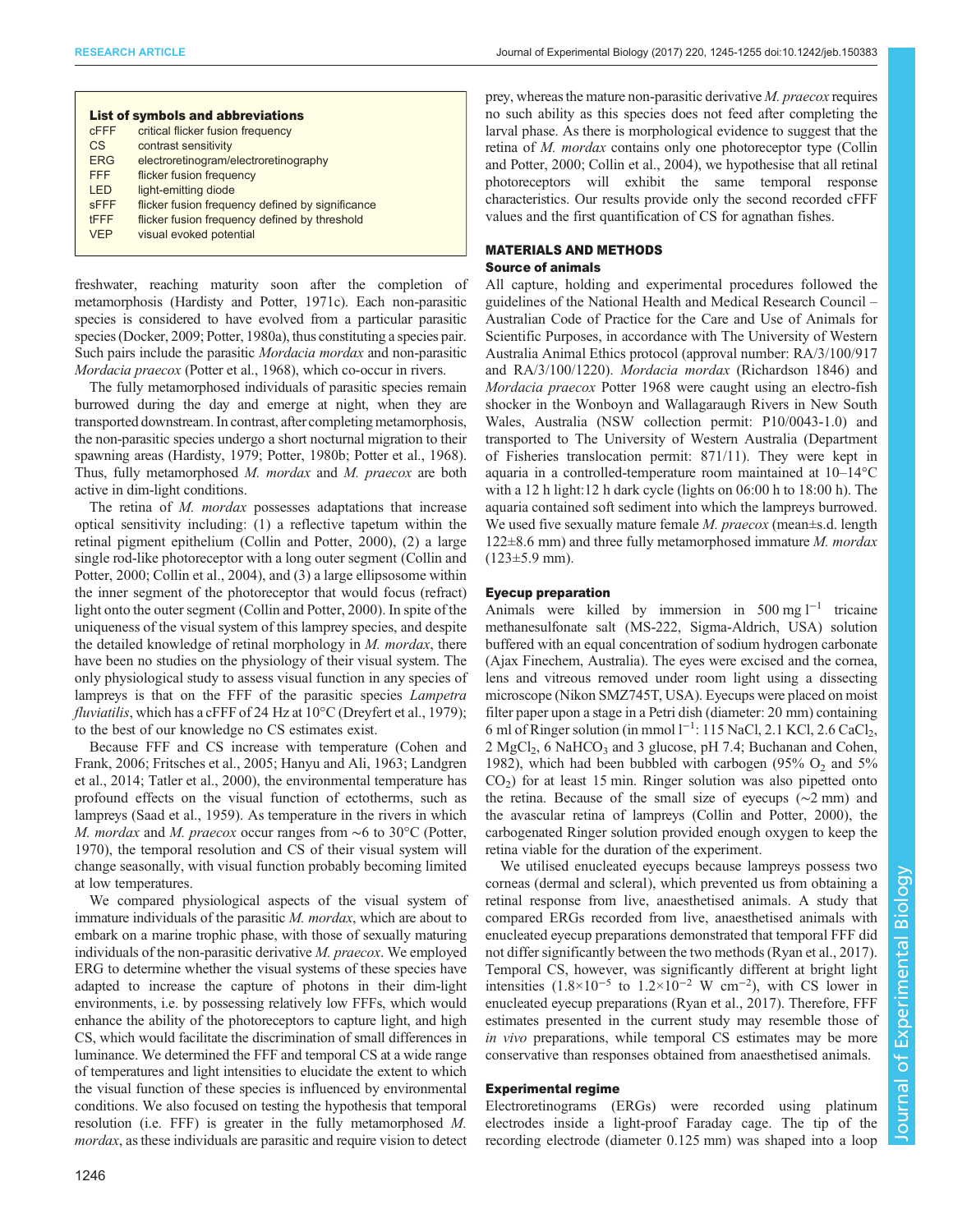<span id="page-2-0"></span>and positioned on the retina using a micromanipulator, while the reference electrode (diameter 0.25 mm), with a ring at the terminal end, was placed under the moist filter paper in the Ringer solution. The electrodes were connected to a differential AC amplifier (DAM-50, World Precision Instruments, USA), where the responses were amplified either 1000 times (M. mordax) or 10,000 times (M. praecox) and bandpass filtered between 0.1 and 1 kHz. The signal was visualised on a digital storage oscilloscope (Tektronix 2211, USA) and digitized with a 5 kHz sampling frequency using a multifunction data acquisition (DAQ) board (USB-6353 X series, National Instruments, USA). Custom-written software (J.M.H.) in MATLAB (R2012a, The MathWorks, USA) was used for data acquisition and analysis of the signals.

### Optical apparatus

White light stimuli were produced using a light-emitting diode (LED; 5 mm, C503D-WAN, Cree, USA), located 50 mm from the eyecup so that the output cast a circular patch of light over the entire preparation. The LED produced an irradiance of  $4.5 \times 10^{-4}$  W cm<sup>-2</sup> (49,000 lx) at the level of the retina (diameter  $\sim$ 2 mm), which was measured using a research radiometer (ILT1700, International Light Technologies, USA). Intensity was controlled with pulse-width modulation at 1 kHz by a custom-made LED controller under computer control.

### Temperature regulation

We determined the effect of temperature on the response characteristics of the retina by embedding the eyecup holder (isolating the eyecup and Ringer solution) in a water bath, in which the temperature was gradually increased and stabilised (over an average of 48 min) between recordings by gravity feeding icecooled water through an in-line solution heater (SH-27A, Warner Instruments, USA) connected to a temperature controller (TC-324B, Warner Instruments, USA). Each series started at the lowest temperature, because it was closest to the temperature of aquaria. Four temperatures were employed (9, 14, 19 and 24°C), covering most of the temperature range typically experienced by Mordacia spp. in their riverine environment [\(Potter, 1970\)](#page-10-0). The temperature was measured by a calibrated thermistor placed in the Ringer solution surrounding the eyecup and maintained within 0.5±1.2°C (mean±s.d.) of the target temperature.

#### FFF

We determined FFF by presenting the retina of enucleated eyecups of five *M. praecox* and three *M. mordax* with a flickering square-wave white light stimulus over a range of stimulation frequencies from 2 to 55 Hz. Each frequency was presented for 30 s. FFF was measured over a ~6 log unit intensity range  $(7.9 \times 10^{-9}$  to  $4.5 \times 10^{-4}$  W cm<sup>-2</sup>), increasing in 1 log unit steps apart from the lowest stimulus intensity (0.7 log unit). Prior to each series of intensity measurements, the eyecup was dark-adapted for a minimum of 20 min, a period which was also used for temperature adaptation (average of 48 min). Because of time constraints, each intensity series was recorded at sequential temperatures of 9, 14, 19 and 24 °C with *M. praecox* and at 9 and 24°C with M. mordax, for which there were fewer animals. We combined FFF (and CS) responses for both eyes of an individual in two out of three M. mordax subjects because responses from the first eye declined in unrelated experiments (after conducting experiments at 9°C). Therefore, the second eyecup, which had been stored in the dark at 4°C in Ringer solution, was used for recordings at 24°C the following day.

The signal output from the retina to flickering lights was Fourier transformed to calculate the frequency composition of the signal. We then determined FFF in two ways. First, we defined FFF as the stimulation frequency that produced a significant response from the retina. Significance was calculated by comparing the signal frequency against noise frequencies, following [Maddess et al.](#page-10-0) [\(2000\)](#page-10-0). Second, FFF was defined as the stimulation frequency at which the response power ( $log_{10}$  of the response amplitude squared) crossed a predetermined threshold for each species. The threshold power was based on the highest noise level at the highest stimulation frequency that produced a significant response, for each individual and each temperature. We then calculated the average threshold for each species. The threshold was fixed at a response power of  $10^{-6.5}$  mV<sup>2</sup> for *M. praecox* (Fig. 1A) and  $10^{-7}$  mV<sup>2</sup> for *M. mordax* (Fig. 1B). This second measure has the advantage that it is not affected by the general decrease in noise level of the signal output from the retina at higher stimulus frequencies. The defined



Fig. 1. Example of temporal response characteristics from one animal to a low light intensity stimulus (7.9×10<sup>–9</sup> W cm<sup>–2</sup>), across a range of frequencies. Flicker fusion frequencies (FFF) were defined using both significance (sFFF) and threshold (tFFF). The threshold was fixed at a response power of (A) 10<sup>-6.5</sup> mV<sup>2</sup> for Mordacia praecox and (B) 10<sup>-7</sup> mV<sup>2</sup> for Mordacia mordax. The signal (red line) and noise (grey open circles, minimum and maximum noise represented by grey vertical lines) are shown, as are responses that were significantly above the noise (black circles) and those that could no longer be differentiated from the noise (grey filled circles).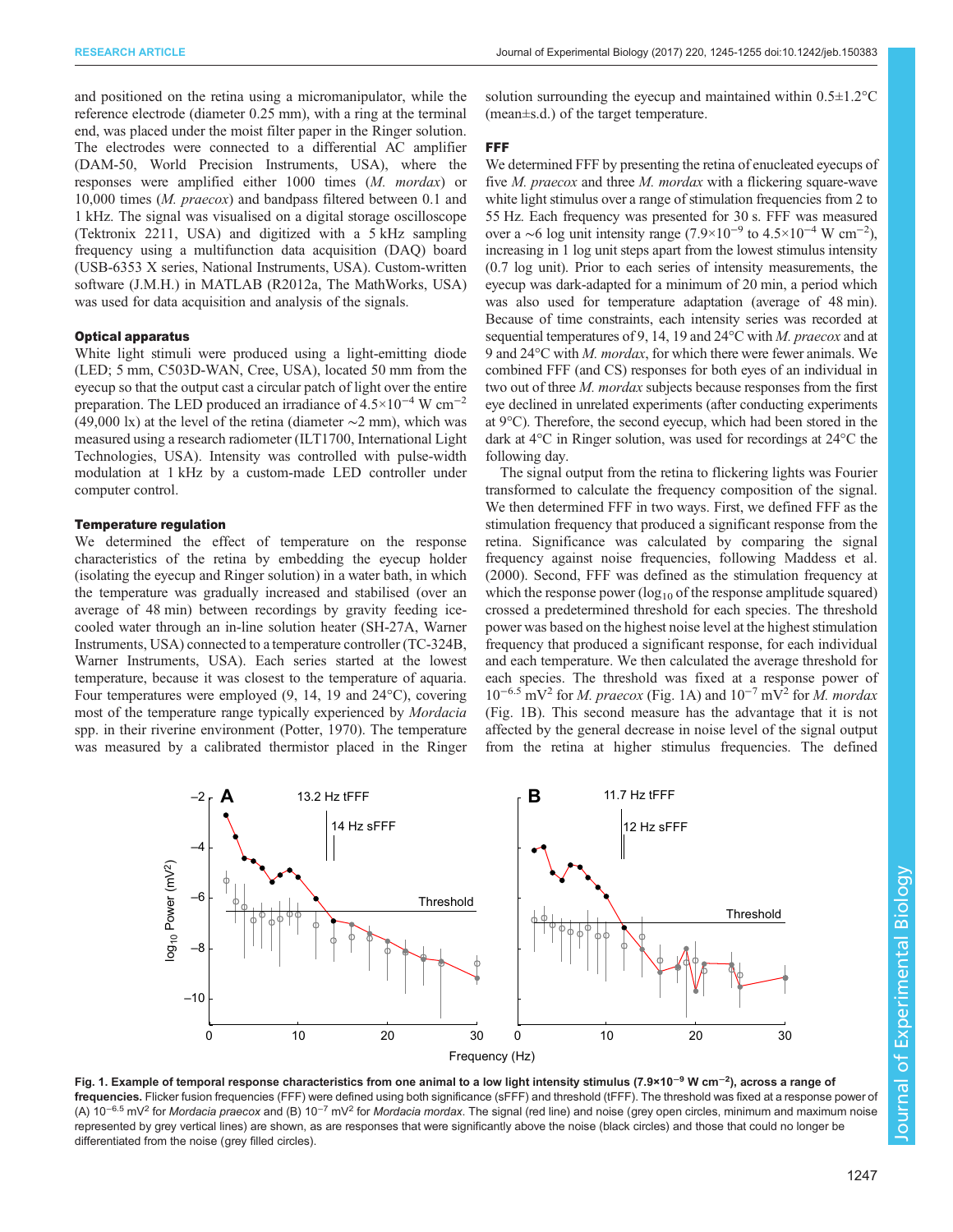<span id="page-3-0"></span>

Fig. 2. Difference between average threshold and significance FFF in M. praecox at 9 and 24°C. FFF defined by threshold (tFFF) and significance (sFFF) follow the same trend. At brighter light intensities, however, the sFFF is more likely to be significant as a result of the reduced environmental noise, particularly at higher temperatures. tFFF is used to standardise the responses across different conditions as it compares how the power of the response changes under different conditions. Light intensity, 4.5×10<sup>-4</sup> W cm<sup>-2</sup>. n=5.

thresholds were  $4.6\pm0.8$  and  $4.4\pm0.8$  log units (mean $\pm$ s.d.) lower than the maximum response power at full intensity for M. praecox and M. mordax, respectively.

FFF defined by threshold proved to be a reliable method to standardise FFF across conditions and animals, as FFF estimated by threshold was close to FFF using response significance alone [\(Fig. 1A](#page-2-0),B). Overall, FFF defined by threshold was slightly lower than significance FFF, with the greatest difference occurring at the brightest intensities at 24°C (Fig. 2). The significance measure potentially suffers from electrical artefacts at high temporal frequencies and high stimulus contrasts as electrical switching noise increases and independent electrical noise level decreases under these conditions (Fig. 2). In comparison, FFF defined by threshold compares how the power of the response varies under different conditions, which are independent of environmental noise, and thresholds can be set above the level of electrical artefacts. Therefore, FFF values are presented based on threshold.

Each intensity series took up to 1.5 h to complete at a particular temperature, while each temperature series took up to 8 h to complete (recorded between 12:00 h and 01:00 h for M. praecox and 09:30 h and 17:00 h for M. mordax). In order to check that the responses were stable over time, we repeated the recordings at the highest temperature up to 6 h after completing the temperature series. Repeated recordings were consistent with the initial recordings with only minor variation in response over time. FFF varied on average 2.1 Hz (range: 0.2–9.3 Hz), confirming that the eye remained viable throughout the duration of an experiment.

We did not formally assess circadian rhythms of FFF and CS, although our data suggest no obvious correlation between responses and time of recording.

#### CS

We assessed temporal CS in one M. praecox and three M. mordax by stimulating the retina with a flickering square-wave light stimulus at a frequency of 5 Hz (as lower stimulation frequencies produced the highest response power). Because of time constraints, we tested 10 descending contrast levels (each halving the previous contrast level) at a fixed average intensity with a maximum contrast of 100% and a minimum contrast of 0.2%. We controlled contrast using pulse-width modulation in an equivalent manner to stimulus intensity, and each contrast level was presented for 30 s. CS was measured at a range of mean intensity levels over 3 log units (mean light intensity:  $2.5 \times 10^{-6}$  to  $2.3 \times 10^{-4}$  W cm<sup>-2</sup>), increasing in 1 log unit steps, at temperatures of 9 and 24°C. We interleaved CS measurements with the relevant FFF measurements to avoid changing the adaptation state of the retina.

We estimated response power from a Fourier transform of the retinal response signal (as in FFF experiments). Contrast was calculated using the formula presented by [Michelson \(1927\):](#page-10-0)

$$
\frac{L_{\max} - L_{\min}}{L_{\max} + L_{\min}},\tag{1}
$$

where  $L_{\text{max}}$  and  $L_{\text{min}}$  are the maximum and minimum stimulus intensity, respectively. We determined the CS at different mean



Fig. 3. Example of threshold contrast for 5 Hz flicker of one animal. Contrast was defined using the threshold measure. The threshold was fixed at a response power of (A) 10<sup>-6.5</sup> mV<sup>2</sup> for M. praecox and (B) 10<sup>-6</sup> mV<sup>2</sup> for M. mordax. The signal (red line) and noise (grey open circles, minimum and maximum noise represented by grey vertical lines) are shown, along with responses that were significantly above noise (black circles). At the lowest contrast levels, threshold contrast responses did not reach the noise level. Threshold contrast was, therefore, extrapolated to the predetermined threshold as the relationship of the response appears as a straight line on logarithmic axes, after omitting the highest contrast level. Highest mean intensity, 2.3×10−<sup>4</sup> W cm−<sup>2</sup> .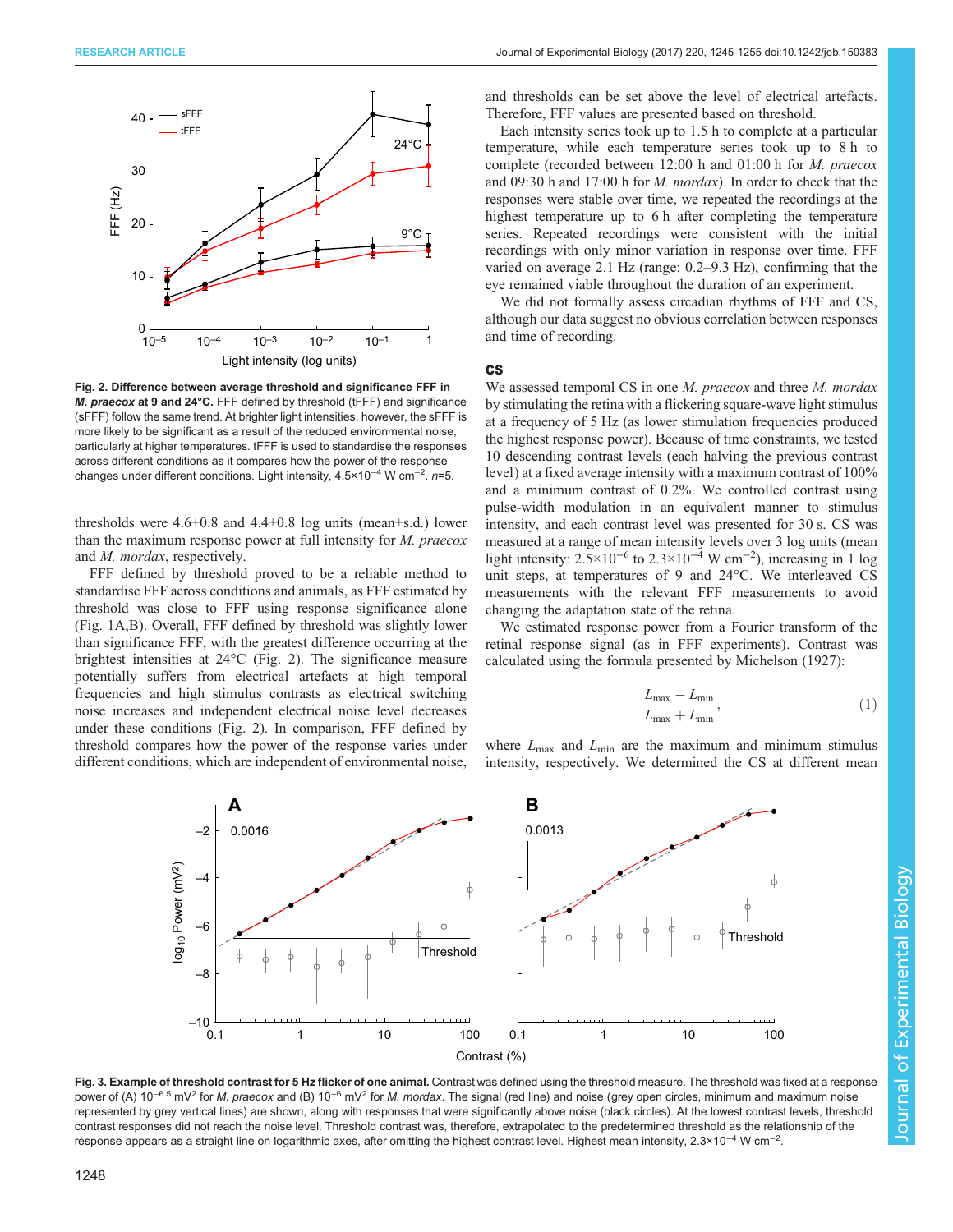<span id="page-4-0"></span>

Fig. 4. Effect of temperature and light intensity on FFF. Average FFF values for M. praecox ( $n=5$ ) and M. mordax ( $n=3$ ) along with the responses from each animal (symbols represent different animals, and colours represent different species). FFF was recorded at four temperatures in M. praecox and two in M. mordax. (A) Low light intensity (8.7×10<sup>-8</sup> W cm<sup>-2</sup>). (B) High light intensity (4.5×10<sup>-4</sup> W cm<sup>-2</sup>). Grey lines are for comparison between the two light intensities.

intensities based on measured thresholds, as justified previously. The threshold power for contrast was determined from the lowest contrast level tested at the brightest mean intensity (because there was no electrical artefact produced from the LED under these conditions) that produced a significant response, for each temperature and individual assessed. For each species, we then calculated the average threshold, which was fixed at a response power of  $10^{-6.5}$  mV<sup>2</sup> for *M. praecox* [\(Fig. 3A](#page-3-0)) and  $10^{-6}$  mV<sup>2</sup> for M. mordax ([Fig. 3B](#page-3-0)). The defined thresholds were  $4.3 \pm 1.1$  and  $4.4 \pm$ 0.5 log units (mean±s.d.) lower than the maximum response in each animal at the brightest mean intensity for M. praecox and M. mordax, respectively. We calculated the average CS for each individual by taking the inverse of the threshold contrast and plot the results on a logarithmic scale.

At the brightest mean intensities, the minimum contrast level tested (0.2%) was not sufficiently low to reach threshold contrast in some cases (*M. praecox:* 2 of 6 recordings; *M. mordax:* 3 of 18 recordings). For these recordings, threshold contrast was therefore extrapolated from the responses to the predetermined threshold



Fig. 5. Relationship between FFF and light intensity. FFF values were averaged across animals for each temperature tested (9, 14, 19 and 24°C) in M. praecox (n=5) and M. mordax (n=3). Full intensity,  $4.5 \times 10^{-4}$  W cm<sup>-2</sup>.

[\(Fig. 3](#page-3-0)), as the relationship between the contrast levels examined and sensitivity appears to be a straight line on logarithmic axes after omitting the 100% contrast level, as it did not follow the same trend.

### **Statistics**

We compared the FFF and CS in the two species at different temperatures and light intensities using a linear mixed effects model from the lme4 package ([Bates et al., 2015\)](#page-9-0) in RStudio (version 0.98.1056; [R Core Team, 2016](#page-10-0)). All models were graphically checked for adherence to model assumptions.

# RESULTS

## FFF

The response power of eyecups (mean±s.d. diameter: *M. praecox* 1.79 $\pm$ 0.06 mm and *M. mordax* 2.28 $\pm$ 0.06 mm) to the flickering light stimulus decreased as stimulus frequency increased, with the maximum power occurring at frequencies between 2 and 9 Hz in M. praecox [\(Fig. 1](#page-2-0)A) and 2 and 8 Hz in M. mordax ([Fig. 1](#page-2-0)B). This pattern of decreasing response power was consistent across all temperatures and light intensities. An increase in both temperature and light intensity resulted in an increase in the maximum response power, although in some recordings the power of the maximum response decreased at the brightest light intensity.

Temporal resolution in both M. praecox and M. mordax was significantly affected by temperature, with FFF increasing with an increase in temperature (Fig. 4). The magnitude of this increase depended on the light intensity, suggesting there is a significant interaction between the two factors (final model: species+intensity× temperature range, P<0.001, likelihood ratio=63.1, d.f.=15). The increase in FFF was greatest at the brightest light intensities, with FFF increasing approximately 15 Hz between 9 and 24°C in both

Table 1. Average rate of increase in flicker fusion frequency with light intensity at the temperatures assessed in Mordacia praecox and Mordacia mordax

|            | Increase in FFF (Hz/log unit) |                |                |                |  |
|------------|-------------------------------|----------------|----------------|----------------|--|
|            | $9^{\circ}$ C                 | $14^{\circ}$ C | $19^{\circ}$ C | $24^{\circ}$ C |  |
| M. praecox | $2.5\,$                       | 3.9            | 4.3            | 5.1            |  |
| M. mordax  | 3.4                           |                |                | 71             |  |

FFF, flicker fusion frequency.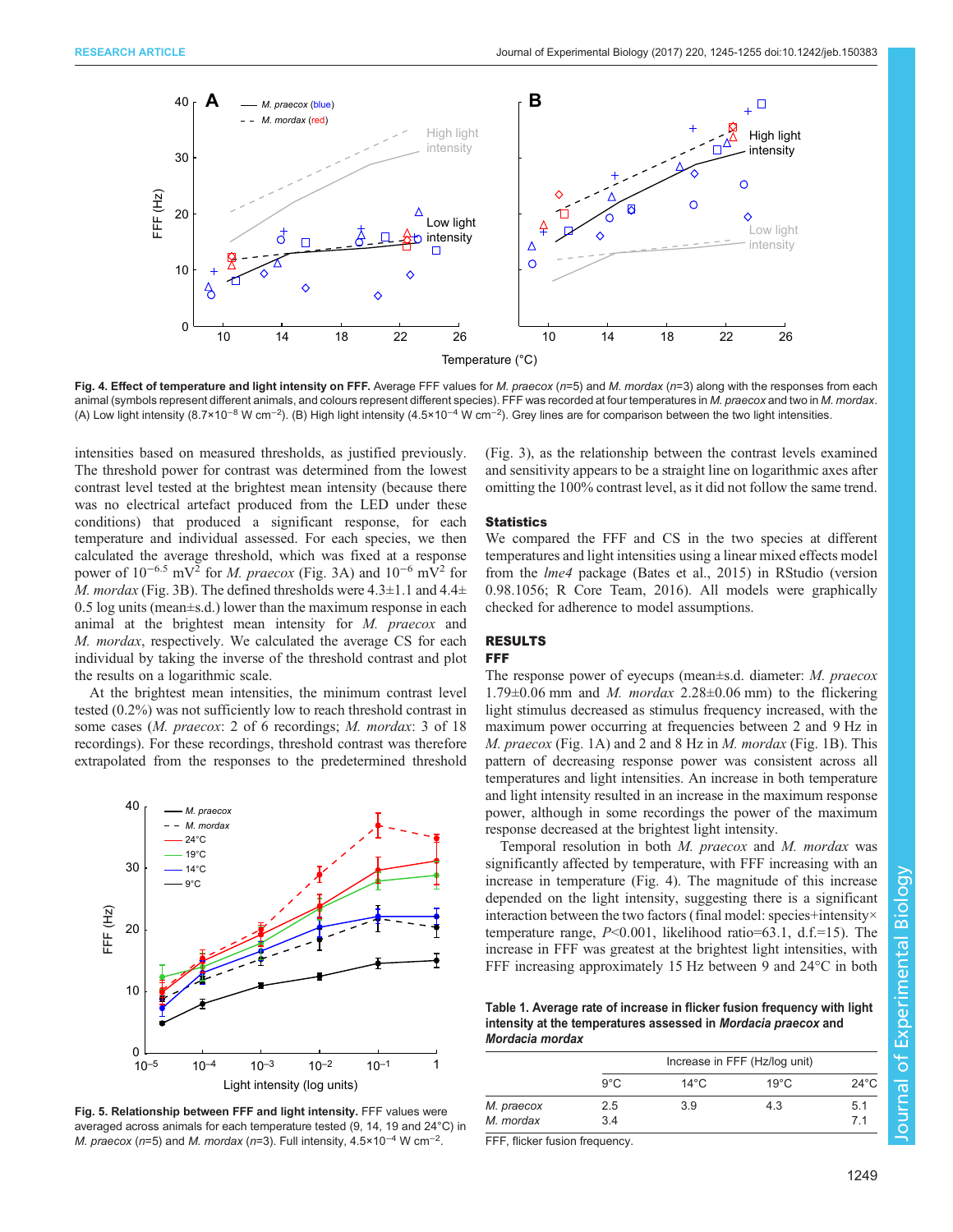species at full intensity [\(Fig. 4](#page-4-0)B), compared with a smaller increase of approximately 7 Hz in M. praecox and 3.5 Hz in M. mordax between 9 and 24 $\rm{°C}$  at a lower light intensity of 8.7×10<sup>-8</sup> W cm<sup>-2</sup> [\(Fig. 4](#page-4-0)A).

In both species, FFF increased as light intensity increased [\(Fig. 5,](#page-4-0) [Table 1](#page-4-0)). Only at the highest intensity did the FFF show signs of plateauing in M. praecox and decrease in M. mordax [\(Fig. 5](#page-4-0)). Neither species showed any clear sign of change in slope across light intensity, which would be expected if there were a shift from rod to cone activity. There was a significant difference between the FFF in the two species recorded under the same conditions  $(P=0.019$ , likelihood ratio=5.5, d.f.=1). At both 9 and 24 $\degree$ C, the FFF of *M. mordax* was consistently higher across all light intensities than that of M. praecox. The average difference was 5.1 Hz at 9°C. The highest FFF achieved irrespective of light intensity (i.e. the cFFF) for M. praecox was 15.1 Hz and for M. mordax it was 21.8 Hz at 9°C. At 24°C the cFFF for M. praecox was 31.1 Hz and for M. mordax it was 36.9 Hz [\(Fig. 5](#page-4-0)).

### CS

The response power to a flickering 5 Hz white light stimulus decreased as the contrast level decreased ([Fig. 3\)](#page-3-0). The CS of M. praecox and M. mordax increased significantly with an increase in temperature (final model: temperature range, P<0.001, likelihood ratio=20.4, d.f.=1). Between 9 and 24°C, the average CS increased approximately 10-fold from 64 to 625 in M. praecox and 67 to 710 in M. mordax, at the brightest mean intensity (Fig. 6). The results demonstrate that both species are unusually sensitive to small intensity differences, particularly at higher temperatures.

CS was not significantly different between species  $(P=0.44,$ likelihood ratio=0.61, d.f.=1) or across light intensities  $(P=0.42,$ likelihood ratio=1.7, d.f.=2), suggesting that CS is comparatively constant across the light intensities we employed. However, there is variation in CS estimates between individuals which, given the small sample size, makes it difficult to predict the exact relationship between CS and light intensity.

### **DISCUSSION**

Our results show that the temporal resolution and CS of Mordacia spp. are highly temperature dependent. Increasing light intensity significantly increased FFF in an approximately logarithmic manner, except at the brightest intensities. In contrast, CS remained approximately constant across all light intensities. The temporal resolution of M. mordax was significantly greater than that of M. praecox, whereas CS was similar in the two species.

Increasing temperature from 9 to 24°C led to a significant increase in FFF in both species, paralleling the trend observed in goldfish (Carassius auratus), swordfish (Xiphias gladius), escolar (Lepidocybium flavobrunneum) and three species of elasmobranchs [\(Fritsches et al., 2005; Hanyu and Ali, 1963;](#page-9-0) [Kalinoski et al.,](#page-10-0) [2014; Landgren et al., 2014\)](#page-10-0). Temporal CS improved 10-fold over the 9–24°C temperature range, suggesting that Mordacia spp. are exceptionally sensitive to small changes in contrast at higher temperatures. Our results are consistent with the effect of temperature on the biochemical processes of phototransduction [\(Tatler et al., 2000\)](#page-10-0), as enzymatic reactions within the cGMP cascade [\(Baylor, 1996\)](#page-9-0) and diffusion of phototransduction intermediates in the photoreceptor membrane [\(Lamb, 1984, 1996\)](#page-10-0) are faster at higher temperatures [\(Tatler et al., 2000](#page-10-0)). Because lampreys are ectotherms [\(Saad et al., 1959\)](#page-10-0), this strong temperature dependence has a fundamental impact on the visual function of Mordacia spp., ultimately limiting temporal resolution and CS at colder temperatures.

The cFFF values obtained from ERGs tend to be higher than those recorded using behavioural techniques [\(Dodt and Wirth,](#page-9-0) [1954; Hendricks, 1966;](#page-9-0) [Lisney et al., 2011](#page-10-0), [2012](#page-10-0)). For example, in the chicken Gallus gallus domesticus, ERGs produced a cFFF of 105 Hz [\(Lisney et al., 2012\)](#page-10-0), while behavioural assessment provided a cFFF of 87 Hz [\(Lisney et al., 2011\)](#page-10-0) measured across a similar light intensity range. The cFFF values obtained from ERGs should be considered as an upper limit of temporal resolution as ERGs measure neural activity ( photoreceptor and bipolar cells) in the retina, while behavioural studies measure what an animal actually perceives as a flickering stimulus, which is dependent on more complex visual processing in the brain [\(Lisney et al., 2012](#page-10-0); [Schneider, 1968; Umino et al., 2012\)](#page-10-0). To the best of our knowledge, direct comparison of ERG and behaviourally determined temporal CS is lacking. In mice, ERG and behaviourally assessed CS (at a temporal frequency of 3 Hz) followed similar trends, which suggests that behavioural temporal CS may be controlled within the retina [\(Umino et al., 2012\)](#page-10-0). Future experiments will need to assess the temporal resolution and temporal CS of lampreys using behavioural studies.



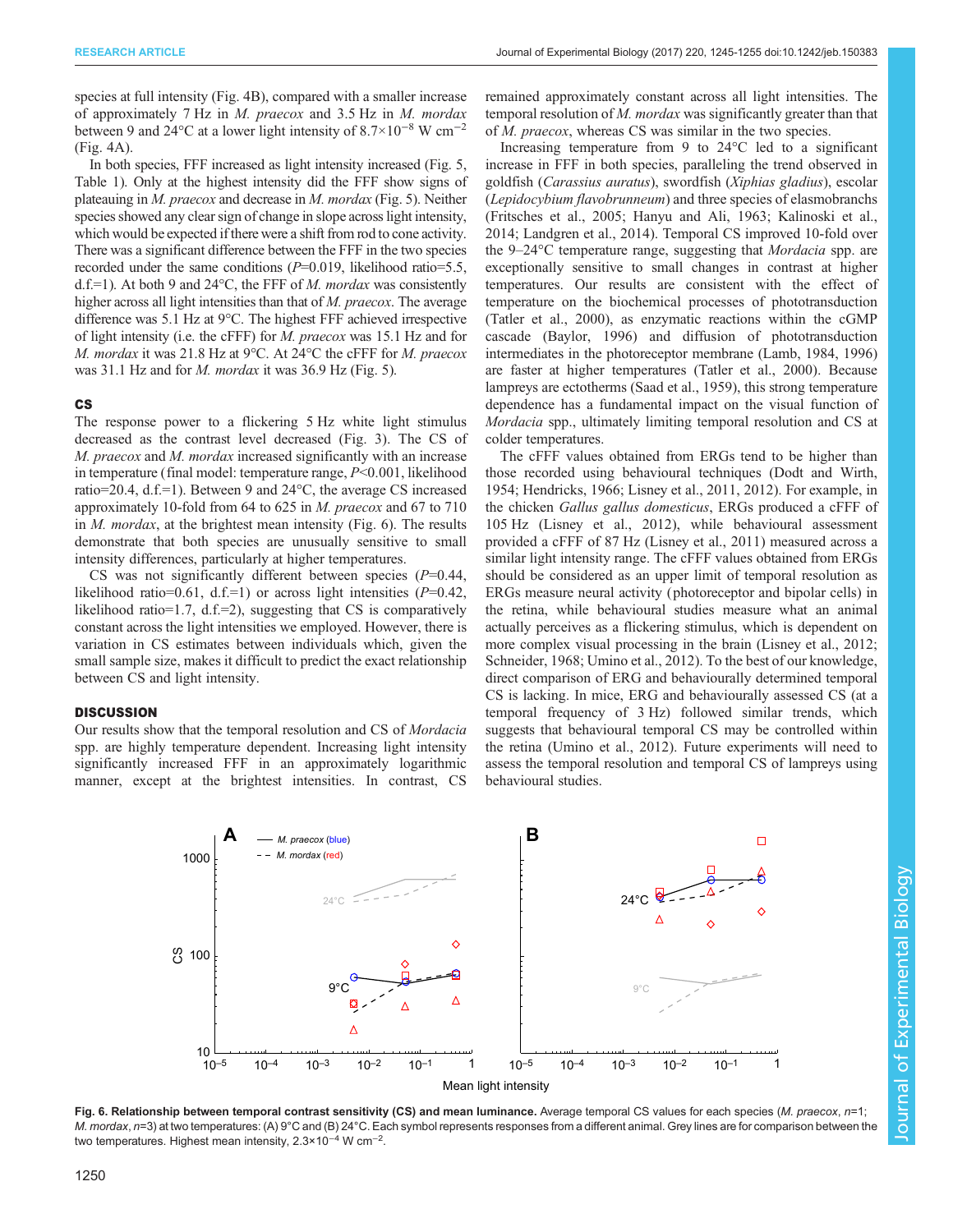### Table 2. Critical FFF of fishes from different light environments assessed using different methods: behaviour, electroretinography and visual evoked potentials at the temperatures shown

|                                               | cFFF (Hz)           | Light environment | Temperature (°C) | Method           |
|-----------------------------------------------|---------------------|-------------------|------------------|------------------|
| Escolar (Lepidocybium flavobrunneum)          | 9 <sup>1</sup>      | D                 | 23               | <b>ERG</b>       |
| Longspine thornyhead (Sebastolobus altivelis) | 10 <sup>2</sup>     | D                 | $5 - 8$          | <b>VEP</b>       |
| Star-spotted dogfish (Mustelus manazo)        | $10^{3}$            | D                 |                  | <b>ERG</b>       |
| Smooth dogfish (Mustelus canis)               | 13 <sup>4</sup>     | D                 | 20               | <b>ERG</b>       |
| European eel (Anguilla anguilla)              | $14^{5}$            | D                 |                  | Behaviour        |
| Blacknose shark (Carcharhinus acronotus)      | $18^{6}$            | D                 | $24 - 25$        | <b>ERG</b>       |
| Horn shark (Heterodontus francisci)           | 20 <sup>2</sup>     | D                 | $12 - 14$        | <b>VEP</b>       |
| Spiny dogfish (Squalus acanthias)             | 20 <sup>4</sup>     | D                 | 12               | <b>ERG</b>       |
| River lamprey (Lampetra fluviatilis)          | $24^{7}$            | D                 | 10               | <b>ERG</b>       |
| Rainbow trout (Oncorhynchus mykiss)           | $27^{8}$            | D                 | 10               | Behaviour        |
| Scalloped hammerhead (Sphyrna lewini)         | $27^{6}$            | D                 | $24 - 25$        | <b>ERG</b>       |
| Shovelnose guitarfish (Rhinobatos productus)  | $<$ 30 <sup>2</sup> | D                 | $15 - 17$        | <b>VEP</b>       |
| Little skate (Raja erinacea)                  | 30 <sup>9</sup>     | D                 | 20               | <b>ERG</b>       |
| Winter skate (Raja ocellata)                  | 30 <sup>9</sup>     | D                 | 20               | <b>ERG</b>       |
| Bonnethead shark (Sphyrna tiburo)             | $31^{6}$            | <b>D&amp;B</b>    | $24 - 25$        | <b>ERG</b>       |
| Precocious lamprey (Mordacia praecox)         | $31*$               | D                 | 24               | <b>ERG</b>       |
| Short-headed lamprey (Mordacia mordax)        | $37*$               | D                 | 24               | <b>ERG</b>       |
| Bigeye tuna (Thunnus obesus)                  | $37^{10}$           | D                 | 27               | <b>ERG</b>       |
| Lemon shark (Negaprion brevirostris)          | $37^{11}$           | D                 | $26 - 30$        | <b>ERG</b>       |
| Medaka (Oryzias latipes)                      | $37^{12}$           | D                 | 25               | Behaviour        |
| Bowfin (Amia calva)                           | $38^{13}$           | D                 |                  | <b>ERG</b>       |
| Tiger shark (Galeocerdo cuvier)               | 3814                | D                 |                  | <b>ERG</b>       |
| Swordfish (Xiphias gladius)                   | $40^{10}$           | D                 | 24               | <b>ERG</b>       |
| Common snook (Centropomus undecimalis)        | $40^{15}$           | D                 | $24 - 25$        | <b>ERG</b>       |
| Weakfish (Cynoscion regalis)                  | 4216                | D                 | $20 - 22$        | <b>ERG</b>       |
| Pinfish (Lagodon rhomboides)                  | 4415                | B                 | $24 - 25$        | <b>ERG</b>       |
| Grey snapper (Lutjanus griseus)               | $47^{15}$           | B                 | $24 - 25$        | <b>ERG</b>       |
| Tautog (Tautoga onitis)                       | 4817                | B                 | $20 - 22$        | <b>ERG</b>       |
| Sunfish (Lepomis sp.)                         | $50^{18}$           | B                 |                  | <b>Behaviour</b> |
| Black sea bass (Centropristis striata)        | $52^{17}$           | B                 | $20 - 22$        | <b>ERG</b>       |
| Summer flounder (Paralichthys dentatus)       | 5219                | B                 | $20 - 22$        | <b>ERG</b>       |
| Red drum (Sciaenops ocellatus)                | 5416                | B                 | $20 - 22$        | <b>ERG</b>       |
| Sandbar shark (Carcharhinus plumbeus)         | $54^{14}$           | <b>D&amp;B</b>    |                  | <b>ERG</b>       |
| Spot (Leiostomus xanthurus)                   | 5516                | B                 | $20 - 22$        | <b>ERG</b>       |
| Bluefish (Pomatomus saltatrix)                | 5619                | B                 | $20 - 22$        | <b>ERG</b>       |
| Atlantic croaker (Micropogonias undulatus)    | 5916                | B                 | $20 - 22$        | <b>ERG</b>       |
| Thornback ray (Platyrhinoidis triseriata)     | $<60^2$             | B                 | $15 - 17$        | <b>VEP</b>       |
| Atlantic spadefish (Chaetodipterus faber)     | 6017                | B                 | $20 - 22$        | <b>ERG</b>       |
| Sand bass (Paralabrax nebulifer)              | $60^{2}$            | B                 | $10 - 13$        | <b>VEP</b>       |
| Spotted seatrout (Cynoscion nebulosus)        | 6016                | B                 | $20 - 22$        | <b>ERG</b>       |
| Grunion (Leuresthes tenuis)                   | $>60^2$             | B                 | $21 - 23$        | <b>VEP</b>       |
| Cobia (Rachycentron canadum)                  | $65^{19}$           | B                 | $20 - 22$        | <b>ERG</b>       |
| Brook trout (Salvelinus fontinalis)           | 6713                | B                 |                  | <b>ERG</b>       |
| Goldfish (Carassius auratus)                  | 6720                | B                 | 25               | <b>ERG</b>       |
| Striped bass (Morone saxatilis)               | 7419                | B                 | $20 - 22$        | <b>ERG</b>       |
| Yellowfin tuna (Thunnus albacares)            | 7321                | B                 | $24 - 26$        | <b>ERG</b>       |
| Striped mullet (Mugil cephalus)               | $>100^2$            | B                 | $24 - 26$        | <b>VEP</b>       |
|                                               |                     |                   |                  |                  |

cFFF, critical FFF; B, bright-light environment; D, dim-light environment; ERG, electroretinography; VEP, visual evoked potential. Study species are in bold (\*data from the present study). <sup>1</sup>[Landgren et al. \(2014\)](#page-10-0), <sup>2</sup>[Bullock et al. \(1991\)](#page-9-0), <sup>3</sup>[Kobayashi \(1962\),](#page-10-0) <sup>4</sup>[Kalinoski et al. \(2014\)](#page-10-0), <sup>5</sup>[Adrian and Matthews \(1928\),](#page-9-0) <sup>6</sup>[McComb et al.](#page-10-0) [\(2010\)](#page-10-0), <sup>7</sup>[Dreyfert et al. \(1979\)](#page-9-0), <sup>8</sup>[Carvalho et al. \(2004\),](#page-9-0) <sup>9</sup>[Green and Siegel \(1975\),](#page-9-0) <sup>10</sup>Fritsches et al. (2005), <sup>11</sup>Gruber (1969), <sup>12</sup>[Carvalho et al. \(2002\)](#page-9-0), <sup>13</sup>Ali and [Kobayashi \(1968\)](#page-9-0), <sup>14</sup>[Litherland \(2009\),](#page-10-0) <sup>15</sup>McComb et al. (2013), <sup>16</sup>[Horodysky et al. \(2008\)](#page-9-0), <sup>17</sup>[Horodysky et al. \(2013\)](#page-9-0), <sup>18</sup>[Wolf and Zerrahn-Wolf \(1936\)](#page-10-0), <sup>19</sup>Horodysky et al. (2010), <sup>20</sup>Hanyu and Ali (1963), <sup>21</sup>[Brill et al. \(2005\).](#page-9-0)

### Resolution and sensitivity reflect visual requirements

Fish that inhabit dim-light environments generally have lower  $c$ FFF values  $(\leq 45 \text{ Hz})$  than those residing in bright-light environments (40–100 Hz; Table 2). Comparisons between the FFF and cFFF recorded in different studies should be treated with some caution as experimental conditions often vary among studies (e.g. methodology, temperature, adaptation state, stimulus and background light intensity, sine-wave or square-wave stimulation and how FFF is determined based on signal or threshold), which may impact temporal resolution. Comparisons between studies, however, tend to reflect an animal's ecology and life style [\(Horodysky et al., 2008\)](#page-9-0).

Because of their burrowing habit and nocturnal life style ([Potter](#page-10-0) [et al., 1968\)](#page-10-0), the two lamprey species we examined spend a significant portion of their life in a light-limited environment (except during spawning). The visual system of Mordacia spp. is adapted to these low light levels through optical (the presence of tapetum) and neural (temporal and spatial summation) mechanisms. In other words, Mordacia spp. sacrifice high temporal resolution (high FFF) to increase light sensitivity [\(Frank, 1999; Jenssen and](#page-9-0) [Swenson, 1974;](#page-9-0) [Warrant, 1999](#page-10-0)) and to improve contrast discrimination ([Cronin et al., 2014;](#page-9-0) [van Hateren, 1993](#page-10-0)). A visual system adapted to increase sensitivity is generally associated with low spatial resolution (i.e. high spatial summation), as demonstrated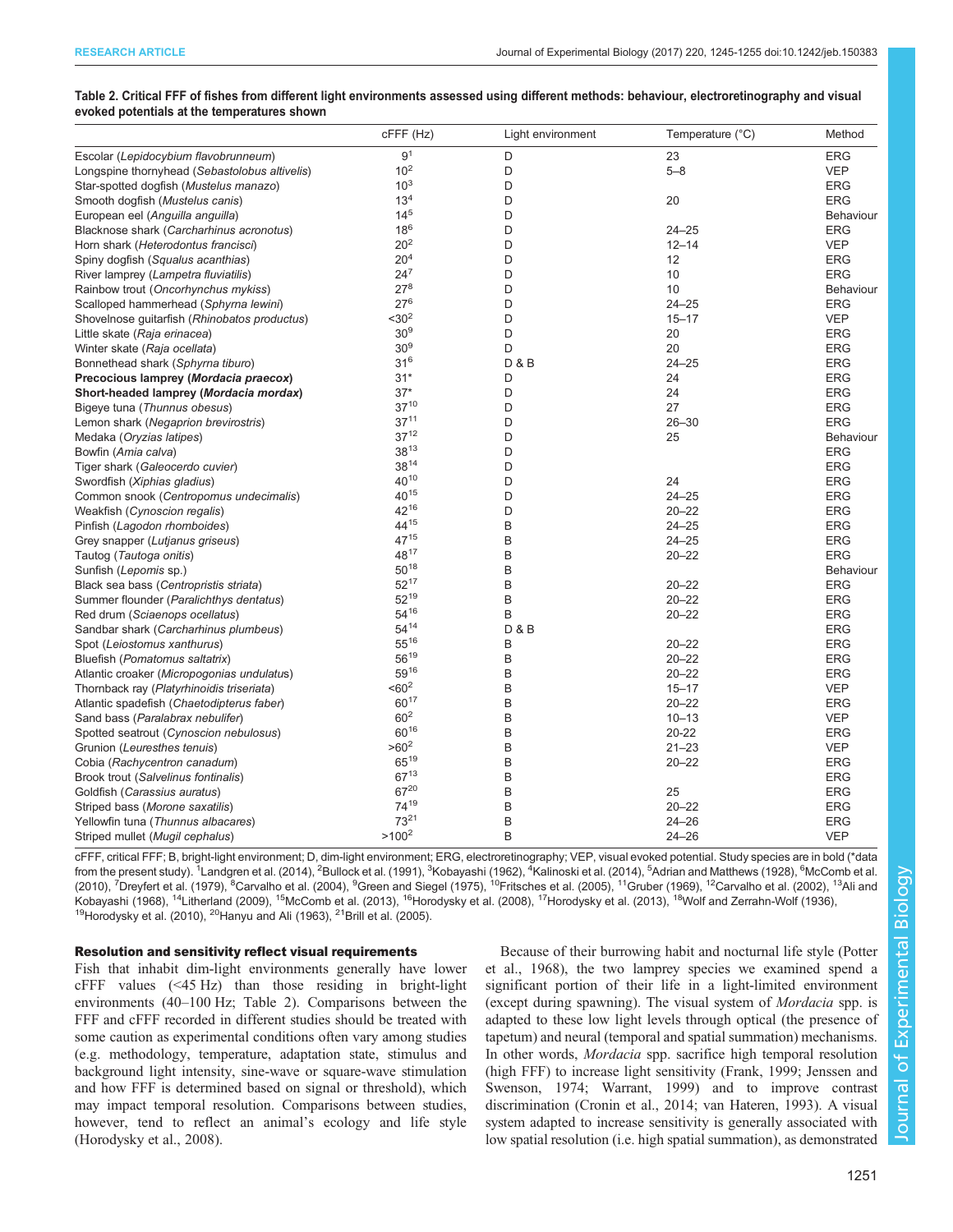by the low anatomical spatial resolving power of 1.7 cycles deg−<sup>1</sup> in the downstream migrant of M. mordax [\(Collin et al., 2004](#page-9-0)). The possession of a retinal tapetum ([Collin and Potter, 2000\)](#page-9-0) also increases sensitivity by effectively doubling the length of the outer segment, which suggests that there is more visual pigment available for light absorption [\(Land and Nilsson, 2012; Rovamo and Raninen,](#page-10-0) [1988](#page-10-0)). In brief, all these characteristics imply that the visual systems of Mordacia spp. are adapted to improve photon capture in a dimlight environment.

The light levels at which *Mordacia* spp. are likely to be active, <10 lx at twilight [\(Johnsen, 2012\)](#page-9-0), are about four orders of magnitude below the highest intensity we assessed. Therefore, at ecologically relevant light intensities (i.e.  $10^{-4}$  in [Fig. 5](#page-4-0) or ~6 lx), vision may be limited to a FFF of ∼15 Hz at 24°C, which declines further at colder temperatures ([Fig. 5](#page-4-0)).

To locate prey, parasitic lampreys use a combination of senses; their remarkable olfactory ability allows them to detect subpicomolar concentrations of certain compounds [\(Fine and Sorensen,](#page-9-0) [2008](#page-9-0); [Sorensen et al., 2005\)](#page-10-0) and is used for long-distance orientation towards fish ([Kleerekoper and Mogensen, 1963\)](#page-10-0), while electroreception and vision are employed to localise prey at short distances [\(Farmer and Beamish, 1973](#page-9-0); [Lennon, 1954](#page-10-0)). The greater FFF values in fully metamorphosed M. mordax versus mature *M. praecox* could be due to the fact that the former are about to commence searching for prey, whereas the latter are about to spawn and do not feed. A higher FFF would enable the parasitic species *M. mordax* to track potential hosts, such as yellow-eyed mullet (Aldrichetta forsteri), barracouta (Thyrsites atun), brown trout (Salmo trutta) and black bream (Acanthopagrus butcheri) [\(Potter et al., 1968](#page-10-0)), which have swimming speeds of  $3-5$  km h<sup>-1</sup> [\(Peake, 2008;](#page-10-0) [http://vro.depi.vic.gov.au/dpi/vro/vrosite.nsf/pages/](http://vro.depi.vic.gov.au/dpi/vro/vrosite.nsf/pages/marine_fish_tracking_black_bream) [marine\\_fish\\_tracking\\_black\\_bream](http://vro.depi.vic.gov.au/dpi/vro/vrosite.nsf/pages/marine_fish_tracking_black_bream), 26th June 2015), and to target a site for attachment [\(Cochran, 1986](#page-9-0)). The cFFF of M. mordax  $(20.4 \text{ Hz at } 9^{\circ}\text{C}, 49,000 \text{ lx})$  is similar to that of another parasitic lamprey, L. fluviatilis (24 Hz at 10°C, 170,000 lx; [Dreyfert et al.,](#page-9-0) [1979](#page-9-0)). There would be less selective pressure for the non-parasitic M. praecox to maintain high FFF, accounting for their lower temporal resolution (15.1 Hz at  $9^{\circ}$ C, 49,000 lx), and presumably better spatial resolution or sensitivity, or both.

The average temporal CS of both species appears to be approximately constant across all light intensities assessed. This can be explained by Weber's Law, where CS remains constant at high light intensities, as the signal to noise ratio is constant [\(van](#page-10-0) [Hateren, 1993\)](#page-10-0). The mean intensities we used, ∼250–25,000 lx, are likely to be greater than those to which Mordacia spp. are exposed during major periods of activity (luminance at twilight <10 lx; [Johnsen, 2012](#page-9-0)). In dim-light conditions, the CS of Mordacia spp. may be lower than the values recorded, as it has been shown that peak sensitivity decreases as luminance is reduced [\(Bilotta](#page-9-0) [et al., 1998; De Valois and De Valois, 1990](#page-9-0)) because photon noise becomes limiting [\(Warrant, 1999](#page-10-0)). Future studies should, therefore, record the CS of Mordacia spp. at an ecologically relevant light level.

In water, the visual contrast between adjacent stimuli tends to be lower than in air as a result of scattering and absorption of light by the water and the presence of suspended or dissolved substances [\(Hester, 1968\)](#page-9-0). The situation is exacerbated as viewing distance and water turbidity increase [\(Lythgoe, 1988\)](#page-10-0). Because the visibility of objects underwater is dependent on their contrast rather than their size [\(Cronin et al., 2014](#page-9-0); [Douglas and Hawryshyn, 1990\)](#page-9-0), it may not be surprising that aquatic vertebrates have higher temporal contrast sensitivities than terrestrial vertebrates (except in humans; Table 3), which would be advantageous in scattering aquatic media. Some of the variation in CS between studies may be due to different experimental design (as discussed for FFF); however, the most important factor is the adaptation state of the eye ([Douglas and](#page-9-0) [Hawryshyn, 1990](#page-9-0)).

Our results show that M. praecox and M. mordax both have high average temporal CS (625 and 710 at 24°C, respectively), which equates to contrast thresholds of 0.16% and 0.14%, suggesting that Mordacia spp. can discriminate significantly lower contrasts than any other fish assessed thus far, which have contrast thresholds of 1– 3% (Table 3). It appears that Mordacia spp. have optimised their CS for the dark and turbid aquatic environments they inhabit, which would be beneficial to detect predators at a distance, and prey and conspecifics under very low contrast conditions. The temporal CS recorded for Mordacia spp. may, however, be an overestimate as we illuminated the entire eyecup. In this situation, more neurons would be stimulated than under *in vivo* conditions and a larger summed response may be obtained.

### Characterising the photoreceptor type

Cones have faster light response kinetics than rods ([Hestrin and](#page-9-0) [Korenbrot, 1990](#page-9-0); [Thoreson, 2007\)](#page-10-0), which allows them to have higher FFFs. Cones are, however, less sensitive to light, and their responses decline rapidly with decreasing light intensity [\(Crozier](#page-9-0) [and Wolf, 1939, 1941; Hestrin and Korenbrot, 1990](#page-9-0); [Meneghini and](#page-10-0) [Hamasaki, 1967](#page-10-0)). Examining the speed and sensitivity of the retina can therefore provide important information on the physiological characteristics of photoreceptor types within the retina.

| Table 3. Temporal contrast sensitivity of vertebrates studied using different methods: behaviour, electroretinography and visual evoked potentials |                 |                    |                   |            |  |  |
|----------------------------------------------------------------------------------------------------------------------------------------------------|-----------------|--------------------|-------------------|------------|--|--|
|                                                                                                                                                    | CS              | Class              | Light environment | Method     |  |  |
| Pigeon (Columba livia)                                                                                                                             | 10 <sup>1</sup> | Actinopterygii     | R                 | Behaviour  |  |  |
| Ground squirrel (Spermophilus beecheyi)                                                                                                            | 20 <sup>2</sup> | Mammalia           |                   | Behaviour  |  |  |
| Electric fish (Gnathonemus petersii)                                                                                                               | 33 <sup>3</sup> | Actinopterygii     |                   | <b>VEP</b> |  |  |
| Port Jackson shark (Heterodontus portusjacksoni)                                                                                                   | 40 <sup>4</sup> | Chondrichthyes     |                   | <b>ERG</b> |  |  |
| Brownbanded bamboo shark (Chiloscyllium punctatum)                                                                                                 | $42^{4}$        | Chondrichthyes     | R                 | <b>ERG</b> |  |  |
| Epaulette shark (Hemiscyllium ocellatum)                                                                                                           | $50^{4}$        | Chondrichthyes     | R                 | <b>ERG</b> |  |  |
| Smoothhound (Mustelus mustelus)                                                                                                                    | 50 <sup>4</sup> | Chondrichthyes     |                   | <b>ERG</b> |  |  |
| Puffadder shyshark (Haploblepharus edwardsii)                                                                                                      | 63 <sup>4</sup> | Chondrichthyes     |                   | <b>ERG</b> |  |  |
| Goldfish (Carassius auratus)                                                                                                                       | $100^{5}$       | Actinopterygii     | R                 | Behaviour  |  |  |
| Human (Homo sapiens)                                                                                                                               | $190^{6}$       | Mammalia           | R                 | Behaviour  |  |  |
| Precocious lamprey (Mordacia praecox)                                                                                                              | 625*            | Cephalaspidomorphi |                   | <b>ERG</b> |  |  |
| Short-headed lamprey (Mordacia mordax)                                                                                                             | $710*$          | Cephalaspidomorphi |                   | <b>ERG</b> |  |  |

CS, contrast sensitivity; B, bright-light environment; D, dim-light environment; ERG, electroretinography; VEP, visual evoked potential. Study species are in bold (\*data from the present study). <sup>1</sup>[Hodos et al. \(2003\)](#page-9-0), <sup>2</sup>[Jacobs et al. \(1980\),](#page-9-0) <sup>3</sup>[Pusch et al. \(2013\)](#page-10-0), <sup>4</sup>[Ryan et al., 2017,](#page-10-0) <sup>5</sup>[Bilotta et al. \(1998\)](#page-9-0), <sup>6</sup>[Robson \(1966\).](#page-10-0)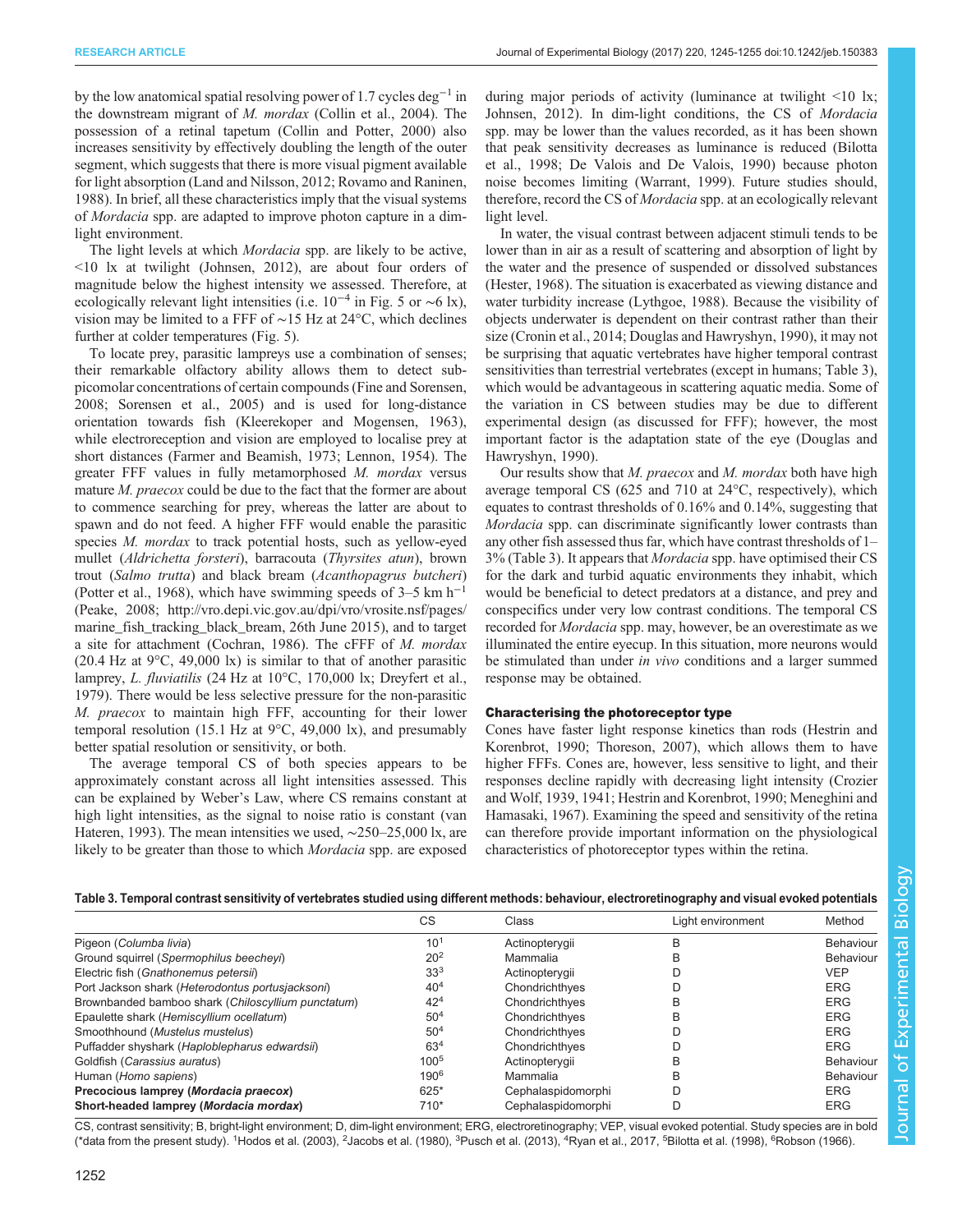| Table 4. Increase in FFF with light intensity for different species and the |  |  |  |  |
|-----------------------------------------------------------------------------|--|--|--|--|
| composition of the retina                                                   |  |  |  |  |

|                                                  | Increase in FFF<br>(Hz/log unit) | Retina<br>composition | Temperature<br>$(^{\circ}C)$ |
|--------------------------------------------------|----------------------------------|-----------------------|------------------------------|
| Escolar (Lepidocybium<br>flavobrunneum)          | 2.5 <sup>1</sup>                 | Pure rod              | 23                           |
| Tokay gecko (Gekko gekko)                        | $3.5^2$                          | Pure rod              | $27 - 29$                    |
| Inaqua least gecko<br>(Sphaerodactylus inaguae)  | 3.9 <sup>3</sup>                 | Pure rod              | $26 - 27.5$                  |
| <b>Precocious lamprey</b>                        | $5.1*$                           | Rod-like              | 24                           |
| (Mordacia praecox)                               |                                  |                       |                              |
| <b>Short-headed lamprey</b><br>(Mordacia mordax) | $7.1*$                           | Rod-like              | 24                           |
| Iguana (Iguana iguana)                           | 20 <sup>2</sup>                  | Pure cone             | $27 - 29$                    |
| Horned lizard (Phrynosoma<br>cornutum)           | 20 <sup>4</sup>                  | Pure cone             | 27.5                         |

Study species are in bold (\*data from the present study). <sup>1</sup> [Landgren et al.](#page-10-0) [\(2014\)](#page-10-0), <sup>2</sup>[Meneghini and Hamasaki \(1967\),](#page-10-0) <sup>3</sup>[Crozier and Wolf \(1939\)](#page-9-0), <sup>4</sup>[Crozier](#page-9-0) [and Wolf \(1941\).](#page-9-0)

FFF increased gradually with increasing light intensity at a rate of 5.1 and 7.1 Hz/log unit in M. praecox and M. mordax at 24°C (Table 4). This rate of increase was slightly higher than that measured in the pure rod retina of the escolar Lepidocybium flavobrunneum [\(Landgren et al., 2014](#page-10-0)), and the nocturnal geckos Gekko gekko and Sphaerodactylus inaguae ([Crozier and Wolf,](#page-9-0) [1939](#page-9-0); [Meneghini and Hamasaki, 1967\)](#page-10-0), but was unlike the steeper increase noted in the pure cone retinas of the iguana Iguana iguana and the lizard Phrynosoma cornutum ([Crozier and Wolf, 1941](#page-9-0); [Meneghini and Hamasaki, 1967\)](#page-10-0). This suggests that the response kinetics of the photoreceptor within Mordacia spp. are slow [\(Thoreson, 2007\)](#page-10-0) and may be rod like.

cFFF of M. praecox and M. mordax was 31.1 and 36.9 Hz at 24°C, respectively, which is comparable to that obtained from the pure rod retina of two species of skate, Raja erinacae and Raja ocellata, with an unusually high cFFF of 30 Hz at 20°C [\(Green and](#page-9-0) [Siegel, 1975](#page-9-0); [Ripps and Dowling, 1990](#page-10-0)). Rod photoreceptors generally have cFFF values of less than 30 Hz [\(Horsten et al., 1962](#page-9-0)); therefore, the photoreceptors of Mordacia spp. may be at the higher end of rod functionality.

The absence of a change in slope in the FFF/intensity curve across approximately 6 log units indicates that all photoreceptors within the retinas of  $M.$  praecox and  $M.$  mordax have the same temporal response characteristics. The range of light intensities we assessed (0.02–49,000 lx) should be sufficient to reveal photoreceptors with different kinetic profiles. A previous study on the lamprey L. fluviatilis demonstrated that the point at which vision switched from rod dominated to cone dominated occurred at 9.8 Hz and 170 lx ([Dreyfert et al., 1979](#page-9-0)). As the light intensity of 170 lx (the transition point) was within the range we tested, our results provide support for the hypothesis that M. praecox and M. mordax possess a single physiological photoreceptor type. This is consistent with the morphological characteristics of the retina of M. mordax ([Collin](#page-9-0) [and Potter, 2000\)](#page-9-0). [Collin and Potter \(2000\)](#page-9-0) suggested that the photoreceptor is rod like, because of the cylindrical shape of the outer segment and the presence of a typical rod inclusion, incisures. The photoreceptor, however, also possesses features that are indicative of cones, such as the presence of numerous infoldings of the plasma membrane along the length of the outer segment [\(Collin and Potter, 2000\)](#page-9-0).

Previous research has suggested that lampreys do not possess 'true' rods because of the cone-like characteristics of their photoreceptors, with 'true' rods having evolved in gnathostomes after lampreys had diverged from their early agnathan ancestors [\(Collin, 2010](#page-9-0); [Collin et al., 2003;](#page-9-0) [Lamb, 2013; Lamb et al., 2007\)](#page-10-0). Recent electrophysiological studies conducted on the rod photoreceptors of the sea lamprey, Petromyzon marinus [\(Morshedian and Fain, 2015](#page-10-0)), and the European river lamprey, Lampetra fluviatilis [\(Asteriti et al., 2015](#page-9-0)), however, demonstrate their ability to detect single photons of light, confirming true rod functionality in lampreys [\(Baylor, 1987; Baylor et al., 1979\)](#page-9-0).

The rod-like photoreceptor of Mordacia spp. contributes to vision over a large range of light intensities covering both scotopic and photopic light levels (0.02–49,000 lux), which corresponds to illumination levels from a quarter moon to daylight without direct sunlight [\(Johnsen, 2012\)](#page-9-0). This unusual feature has also been demonstrated in the rod photoreceptor of another lamprey (L. fluviatilis), which continues to function at bright light levels (from 1 to 20,000 quanta  $\mu$ m<sup>-2</sup> s<sup>-1</sup>) and shows no sign of saturation [\(Govardovskii and Lychakov, 1984](#page-9-0)). The photoreceptors of both Mordacia species, however, show signs of saturation at the brightest light intensity examined, as the FFF started to plateau in M. praecox and actually decreased in M. mordax, adding further support for a rod-like physiology [\(Fitzpatrick, 2004](#page-9-0)). A decrease in FFF suggests that the visual pigment is being bleached and the post-stimulus recovery is slow [\(Aguilar and Stiles, 1954; Hestrin and Korenbrot,](#page-9-0) [1990;](#page-9-0) [Thoreson, 2007\)](#page-10-0).

Suction electrode recordings [\(Morshedian and Fain, 2015](#page-10-0)) are needed to determine whether the photoreceptors of Mordacia spp. can also respond to single photons of light, and thus verify whether their photoreceptors are 'true' rods.

### Conclusion

The visual system of *Mordacia* spp. appears to have adapted to increase the capture of photons in their dim-light environments. This is achieved by having lower temporal resolution, so that more photons can be summed over time, which increases light sensitivity. This comes, however, at the expense of not being able to resolve fast visual events (i.e. low FFF). The lower temporal resolution potentially enables Mordacia spp. to have exceptionally high temporal CS, allowing discrimination between very small differences in contrast levels. This may be useful for both predator and prey detection in lowcontrast aquatic environments. We have demonstrated that lower environmental temperatures significantly limit temporal resolution and CS in *Mordacia* spp., with the consequence that faster moving objects will be more difficult to detect or appear blurred, and contrast discrimination will be restricted. The ERG responses suggest that all photoreceptors of both species have the same temporal response characteristics, which include slow kinetics, high sensitivity and saturation at bright light intensities, suggesting a rod-like photoreceptor with the ability to operate over an unusually wide range of intensities, including photopic conditions.

#### Acknowledgements

This work was previously presented in a PhD thesis (R. E. Warrington, 2016, Retinal photoreception in southern hemisphere lampreys. PhD thesis, The University of Western Australia, Crawley, WA). Gratitude is expressed to Dr Dean Gilligan and Justin Stanger (Fisheries, NSW, Australia) for obtaining lampreys from NSW, Australia.

### Competing interests

The authors declare no competing or financial interests.

#### Author contributions

Conception: R.E.W., J.M.H., S.P.C., N.S.H. and I.C.P. Designed experiments: R.E.W. and J.M.H. Software development: J.M.H. and R.E.W. Performed experiments: R.E.W. Analysed data: R.E.W. and J.M.H. Provided resources: R.E.W., J.M.H., S.P.C. and I.C.P. Original draft preparation: R.E.W. Reviewed and edited manuscript: R.E.W., J.M.H., I.C.P., N.S.H. and S.P.C.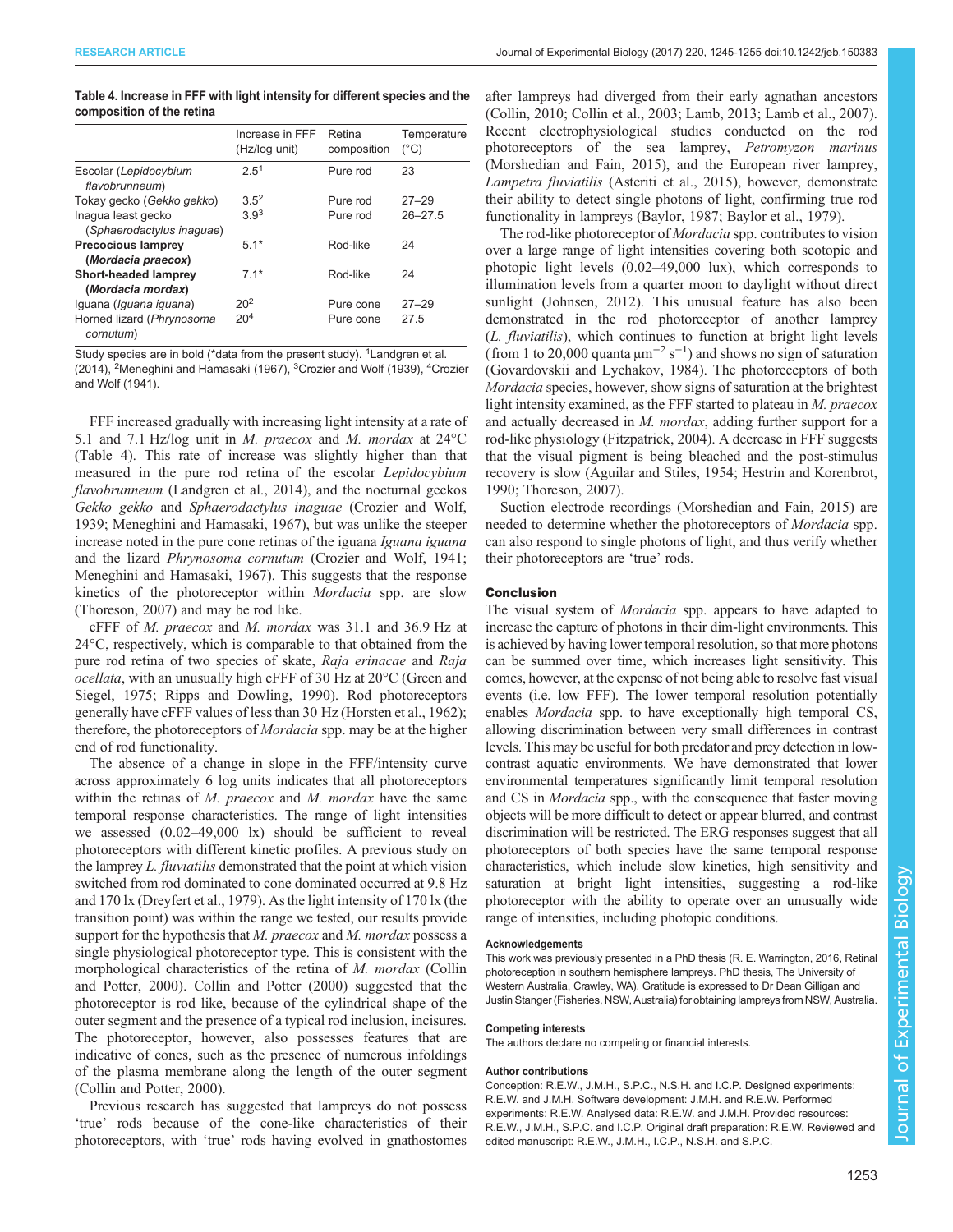#### <span id="page-9-0"></span>Funding

This work was supported by an Australian Research Council (ARC) Discovery Grant (DP110103294) to S.P.C., I.C.P. and N.S.H., an Australian Research Council Future Fellowship (FT110100528) to J.M.H. and the West Australian Premiers Fellowship (from the WA State Government and The University of Western Australia) to S.P.C. R.E.W. was supported by a Scholarship for International Research Fees (SIRF), a University International Stipend (UIS) and a UIS-Top Up from The University of Western Australia.

#### References

Adrian, E. D. and Matthews, R. [\(1928\). The action of light on the eye: Part III. The](http://dx.doi.org/10.1113/jphysiol.1928.sp002475) [interaction of retinal neurones.](http://dx.doi.org/10.1113/jphysiol.1928.sp002475) J. Physiol. 65, 273-298.

- Aguilar, M. and Stiles, W. S. [\(1954\). Saturation of the rod mechanism of the retina at](http://dx.doi.org/10.1080/713818657) [high levels of stimulation.](http://dx.doi.org/10.1080/713818657) J. Mod. Opt. 1, 59-65.
- Ali, M. A. and Kobayashi, H. [\(1968\). Electroretinogram flicker fusion frequency in](http://dx.doi.org/10.1007/BF02144387) [albino trout.](http://dx.doi.org/10.1007/BF02144387) Experientia 24, 454-455.
- Asteriti, S., Grillner, S., Cangiano, L. [\(2015\). A Cambrian origin for vertebrate](http://dx.doi.org/10.7554/eLife.07166) rods. eLife 4[, 1-16.](http://dx.doi.org/10.7554/eLife.07166)
- Autrum, H. [\(1958\). The electrophysiological analysis of the visual system in insects.](http://dx.doi.org/10.1016/0003-3472(58)90028-9) [Exp. Cell Res.](http://dx.doi.org/10.1016/0003-3472(58)90028-9) 14, 426-439.
- Bates, D., Mä[chler, M., Bolker, B. and Walker, S.](http://dx.doi.org/10.18637/jss.v067.i01) (2015). Fitting linear mixed[effects models using lme4.](http://dx.doi.org/10.18637/jss.v067.i01) J. Stat. Softw. 67, 1-48.
- Baylor, D. A. (1987). Photoreceptor signals and vision. Invest. Ophthalmol. Vis. Sci 28, 34-49.

Baylor, D. [\(1996\). How photons start vision.](http://dx.doi.org/10.1073/pnas.93.2.560) Proc. Natl. Acad. Sci. USA 93, 560-565. Baylor, D. A., Lamb, T. D. and Yau, K.-W. (1979). Responses of retinal rods to

- single photons. J. Physiol. 288, 613-634. [Bilotta, J., Lynd, F. M. and Powers, M. K.](http://dx.doi.org/10.1016/S0042-6989(97)00162-4) (1998). Effects of mean luminance on
- [goldfish temporal contrast sensitivity.](http://dx.doi.org/10.1016/S0042-6989(97)00162-4) Vision Res. 38, 55-59.
- Brill, R. W., Bigelow, K. A., Musyl, M. K., Fritsches, K. A. and Warrant, E. J. (2005). Bigeye tuna (Thunnus obesus) behavior and physiology and their relevance to stock assessments and fishery biology. In Collective Volume of Scientific Papers, Vol. 57, pp. 142-161. [https://www.iccat.int/Documents/CVSP/](https://www.iccat.int/Documents/CVSP/CV057_2005/no_2/CV057020142.pdf) [CV057\\_2005/no\\_2/CV057020142.pdf](https://www.iccat.int/Documents/CVSP/CV057_2005/no_2/CV057020142.pdf)
- Buchanan, J. T. and Cohen, A. H. (1982). Activities of identified interneurons, motoneurons, and muscle fibers during fictive swimming in the lamprey and effects of reticulospinal and dorsal cell stimulation. J. Neurophysiol. 47, 948-960.
- [Bullock, T. H., Hofmann, M. H., New, J. G. and Nahm, F. K.](http://dx.doi.org/10.1002/jez.1402560519) (1991). Dynamic [properties of visual evoked potentials in the tectum of cartilaginous and bony](http://dx.doi.org/10.1002/jez.1402560519) [fishes, with neuroethological implications.](http://dx.doi.org/10.1002/jez.1402560519) J. Exp. Zool. Suppl. 256, 142-155.
- [Carvalho, P. S. M., Noltie, D. B. and Tillitt, D. E.](http://dx.doi.org/10.1006/anbe.2002.3028) (2002). Ontogenetic improvement [of visual function in the medaka](http://dx.doi.org/10.1006/anbe.2002.3028) Oryzias latipes based on an optomotor testing [system for larval and adult fish.](http://dx.doi.org/10.1006/anbe.2002.3028) Anim. Behav. 64, 1-10.
- [Carvalho, P. S. M., Noltie, D. B. and Tillitt, D. E.](http://dx.doi.org/10.1111/j.1095-8649.2004.0350.x) (2004). Biochemical, histological [and behavioural aspects of visual function during early development of rainbow](http://dx.doi.org/10.1111/j.1095-8649.2004.0350.x) trout. [J. Fish Biol.](http://dx.doi.org/10.1111/j.1095-8649.2004.0350.x) 64, 833-850.
- Cochran, P. A. [\(1986\). Attachment sites of parasitic lampreys: comparisons among](http://dx.doi.org/10.1007/BF00000403) species. [Environ. Biol. Fishes](http://dx.doi.org/10.1007/BF00000403) 17, 71-79.
- Cohen, J. H. and Frank, T. M. [\(2006\). Visual physiology of the Antarctic amphipod](http://dx.doi.org/10.2307/4134588) [Abyssorchomene plebs](http://dx.doi.org/10.2307/4134588). Biol. Bull. 211, 140-148.
- Collin, S. P. [\(2010\). Evolution and ecology of retinal photoreception in early](http://dx.doi.org/10.1159/000314904) vertebrates. [Brain Behav. Evol.](http://dx.doi.org/10.1159/000314904) 75, 174-185.
- Collin, S. P. and Potter, I. C. [\(2000\). The ocular morphology of the southern](http://dx.doi.org/10.1159/000006647) hemisphere lamprey Mordacia mordax [Richardson with special reference to a single](http://dx.doi.org/10.1159/000006647) [class of photoreceptor and a retinal tapetum.](http://dx.doi.org/10.1159/000006647) Brain Behav. Evol. 55, 120-138.
- [Collin, S. P., Knight, M. A., Davies, W. L., Potter, I. C., Hunt, D. M. and Trezise,](http://dx.doi.org/10.1016/j.cub.2003.10.044) A. E. O. [\(2003\). Ancient colour vision: multiple opsin genes in the ancestral](http://dx.doi.org/10.1016/j.cub.2003.10.044) vertebrates. Curr. Biol. 13[, R864-R865.](http://dx.doi.org/10.1016/j.cub.2003.10.044)
- [Collin, S. P., Hart, N. S., Wallace, K. M., Shand, J. and Potter, I. C.](http://dx.doi.org/10.1017/S0952523804215103) (2004). Vision [in the southern hemisphere lamprey](http://dx.doi.org/10.1017/S0952523804215103) Mordacia mordax: spatial distribution, [spectral absorption characteristics, and optical sensitivity of a single class of](http://dx.doi.org/10.1017/S0952523804215103) [retinal photoreceptor.](http://dx.doi.org/10.1017/S0952523804215103) Vis. Neurosci. 21, 765-773.
- Cronin, T. W., Johnsen, S., Marshall, N. J. and Warrant, E. J. (2014). Visual Ecology. New Jersey: Princeton University Press.
- Crozier, W. J. and Wolf, E. [\(1939\). The flicker response contour for the gecko \(rod](http://dx.doi.org/10.1085/jgp.22.5.555) retina). [J. Gen. Physiol.](http://dx.doi.org/10.1085/jgp.22.5.555) 22, 555-566.
- Crozier, W. J. and Wolf, E. [\(1941\). The flicker response contour for](http://dx.doi.org/10.1085/jgp.24.3.317) Phrynosoma [\(horned lizard; cone retina\).](http://dx.doi.org/10.1085/jgp.24.3.317) J. Gen. Physiol. 24, 317-324.
- Dawson, H. A., Quintella, B. R., Almeida, P. R., Treble, A. J. and Jolley, J. C. (2015). The ecology of larval and metamorphosing lampreys. In Lampreys: Biology, Conservation and Control (ed. M. F. Docker), pp. 75-137. Netherlands: Springer.
- De Valois, R. I. and De Valois, K. K. (1990). Spatial Vision. Oxford: Oxford University Press.
- Docker, M. F. (2009). A review of the evolution of nonparasitism in lampreys and an update of the paired species concept. In Biology, Management, and Conservation of Lampreys in North America (ed. L. R. Brown, S. D. Chase, M. G. Mesa, R. J. Beamish and P. B. Moyle), pp. 71-114. Bethesda: American Fisheries Society.

Dodt, E. and Wirth, A. [\(1954\). Differentiation between rods and cones by flicker](http://dx.doi.org/10.1111/j.1748-1716.1954.tb01076.x) [electroretinography in pigeon and guinea pig.](http://dx.doi.org/10.1111/j.1748-1716.1954.tb01076.x) Acta Physiol. Scand. 30, 80-89.

- Douglas, R. H. and Hawryshyn, C. W. (1990). Behavioural studies of fish vision: an analysis of visual capabilities. In The Visual System of Fish (ed. M. Djamgoz), pp. 373-418. New York: Chapman & Hall.
- [Dreyfert, T., Holmberg, K. and Struwe, G.](http://dx.doi.org/10.1016/0042-6989(79)90140-8) (1979). Critical flicker fusion frequency [of the river lamprey \(](http://dx.doi.org/10.1016/0042-6989(79)90140-8)Lampetra fluviatilis). Vision Res. 19, 551-553.
- [Farmer, G. J. and Beamish, F. W. H.](http://dx.doi.org/10.1139/f73-107) (1973). Sea lamprey (Petromyzon marinus) [predation on freshwater teleosts.](http://dx.doi.org/10.1139/f73-107) J. Fish. Res. Board Can. 30, 601-605.
- Fine, J. M. and Sorensen, P. W. [\(2008\). Isolation and biological activity of the multi](http://dx.doi.org/10.1007/s10886-008-9535-y)[component sea lamprey migratory pheromone.](http://dx.doi.org/10.1007/s10886-008-9535-y) J. Chem. Ecol. 34, 1259-1267.
- Fitzpatrick, D. (2004). Functional specialization of the rod and cone system. In Neuroscience (ed. D. Purves, G. J. Augustine, D. Fitzpatrick, L. C. Katz, A. S. LaMantia, J. O. McNamara and S. M. Williams), pp. 240-242. Sunderland, MA: Sinauer Associates.
- [Fleishman, L. J., Marshall, C. J. and Hertz, P. E.](http://dx.doi.org/10.2307/1446905) (1995). Comparative study of [temporal response properties of the visual system of three species of anoline](http://dx.doi.org/10.2307/1446905) lizards. Copeia 1995[, 422-431.](http://dx.doi.org/10.2307/1446905)
- Frank, T. M. [\(1999\). Comparative study of temporal resolution in the visual systems](http://dx.doi.org/10.2307/1542559) [of mesopelagic crustaceans.](http://dx.doi.org/10.2307/1542559) Biol. Bull. 196, 137-144.
- [Fritsches, K. A., Brill, R. W. and Warrant, E. J.](http://dx.doi.org/10.1016/j.cub.2004.12.064) (2005). Warm eyes provide superior [vision in swordfishes.](http://dx.doi.org/10.1016/j.cub.2004.12.064) Curr. Biol. 15, 55-58.
- Govardovskii, V. I. and Lychakov, D. V. [\(1984\). Visual cells and visual pigments of](http://dx.doi.org/10.1007/BF00604994) the lamprey, Lampetra fluviatilis. [J. Comp. Physiol. A](http://dx.doi.org/10.1007/BF00604994) 154, 279-286.
- Green, D. G. and Siegel, I. M. [\(1975\). Double branched flicker fusion curves from](http://dx.doi.org/10.1126/science.1215989) [the all-rod skate retina.](http://dx.doi.org/10.1126/science.1215989) Science 188, 1120-1122.
- Gruber, S. H. (1969). The physiology of vision in the lemon shark, Negaprion brevirostris (Poey): A behavioural analysis. PhD thesis, Unviersity of Miami, Coral Gables, FL.
- Hanyu, I. and Ali, M. A. [\(1963\). Flicker fusion frequency of electroretinogram in light](http://dx.doi.org/10.1126/science.140.3567.662-a)[adapted goldfish at various temperatures.](http://dx.doi.org/10.1126/science.140.3567.662-a) Science 140, 662-663.
- Hardisty, M. W. (1979). Ecology and behaviour. In Biology of the Cyclostomes, pp. 51-75. London: Chapman and Hall.
- Hardisty, M. W. and Potter, I. C. (1971a). The behaviour, ecology and growth of larval lampreys. In The Biology of Lampreys, Vol. 1 (ed. M. W. Hardisty and I. C. Potter), pp. 85-125. London: Academic Press.
- Hardisty, M. W. and Potter, I. C. (1971b). The general biology of adult lampreys. In The Biology of Lampreys, Vol. 1 (ed. M. W. Hardisty and I. C. Potter), pp. 127-206. London: Academic Press.
- Hardisty, M. W. and Potter, I. C. (1971c). Paired species. In The Biology of Lampreys, Vol. 1 (ed. M. W. Hardisty and I. C. Potter), pp. 249-277. London: Academic Press.
- [Healy, K., McNally, L., Ruxton, G. D., Cooper, N. and Jackson, A. L.](http://dx.doi.org/10.1016/j.anbehav.2013.06.018) (2013). [Metabolic rate and body size are linked with perception of temporal information.](http://dx.doi.org/10.1016/j.anbehav.2013.06.018) [Anim. Behav.](http://dx.doi.org/10.1016/j.anbehav.2013.06.018) 86, 685-696.
- Hendricks, J. [\(1966\). Flicker thresholds as determined by a modified conditioned](http://dx.doi.org/10.1901/jeab.1966.9-501) [suppression procedure.](http://dx.doi.org/10.1901/jeab.1966.9-501) J. Exp. Anal. Behav. 9, 501-506.
- Hester, F. J. [\(1968\). Visual contrast thresholds of the goldfish \(](http://dx.doi.org/10.1016/0042-6989(68)90053-9)Carassius auratus). Vision Res. 8[, 1315-1336.](http://dx.doi.org/10.1016/0042-6989(68)90053-9)
- Hestrin, S. and Korenbrot, J. I. (1990). Activation kinetics of retinal cones and rods: response to intense flashes of light. J. Neurosci. 10, 1967-1973.
- [Hodos, W., Potocki, A., Ghim, M. M. and Gaffney, M.](http://dx.doi.org/10.1016/S0042-6989(02)00417-0) (2003). Temporal modulation [of spatial contrast vision in pigeons \(](http://dx.doi.org/10.1016/S0042-6989(02)00417-0)Columba livia). Vision Res. 43, 761-767.
- [Horodysky, A. Z., Brill, R. W., Warrant, E. J., Musick, J. A. and Latour, R. J.](http://dx.doi.org/10.1242/jeb.023358) [\(2008\). Comparative visual function in five sciaenid fishes inhabiting Chesapeake](http://dx.doi.org/10.1242/jeb.023358) Bay. J. Exp. Biol. 211[, 3601-3612.](http://dx.doi.org/10.1242/jeb.023358)
- [Horodysky, A. Z., Brill, R. W., Warrant, E. J., Musick, J. A. and Latour, R. J.](http://dx.doi.org/10.1242/jeb.038117) [\(2010\). Comparative visual function in four piscivorous fishes inhabiting](http://dx.doi.org/10.1242/jeb.038117) [Chesapeake Bay.](http://dx.doi.org/10.1242/jeb.038117) J. Exp. Biol. 213, 1751-1761.
- [Horodysky, A. Z., Brill, R. W., Crawford, K. C., Seagroves, E. S. and Johnson,](http://dx.doi.org/10.1242/bio.20136825) A. K. [\(2013\). Comparative visual ecophysiology of mid-Atlantic temperate reef](http://dx.doi.org/10.1242/bio.20136825) fishes. Biol. Open 2[, 1371-1381.](http://dx.doi.org/10.1242/bio.20136825)
- [Horsten, G. P. M., Winkelman, J. E., Smits, M. M. H. and Penso, H. T.](http://dx.doi.org/10.3109/13813456209092892) (1962). [Comparison of critical fusion frequency in diurnal and nocturnal retina of](http://dx.doi.org/10.3109/13813456209092892) vertebrates. [Arch. Int. Physiol. Biochim. Biophys.](http://dx.doi.org/10.3109/13813456209092892) 70, 660-670.
- [Jacobs, G. H., Blakeslee, B., McCourt, M. E. and Tootell, R. B. H.](http://dx.doi.org/10.1007/BF00657349) (1980). Visual [sensitivity of ground squirrels to spatial and temporal luminance variations.](http://dx.doi.org/10.1007/BF00657349) [J. Comp. Physiol. A](http://dx.doi.org/10.1007/BF00657349) 136, 291-299.
- Janvier, P. (2007). Living primitive fishes and fishes from deep time. In Primitive Fishes, Vol. 26 (ed. D. J. McKenzie, A. P. Farrell and C. J. Brauner), pp. 1-51. San Diego: Academic Press.
- Jenssen, T. A. and Swenson, B. [\(1974\). An ecological correlate of critical flicker](http://dx.doi.org/10.1016/0042-6989(74)90164-3)[fusion frequencies for some Anolis lizards.](http://dx.doi.org/10.1016/0042-6989(74)90164-3) Vision Res. 14, 965-970.
- Johnsen, S. (2012). The Optics of Life: A Biologist's Guide to Light in Nature. New Jersey: Princeton University Press.
- [Johnson, M. L., Shelton, P. M. J. and Gaten, E.](http://dx.doi.org/10.1007/s002270050682) (2000). Temporal resolution in the [eyes of marine decapods from coastal and deep-sea habitats.](http://dx.doi.org/10.1007/s002270050682) Mar. Biol. 136, [243-248.](http://dx.doi.org/10.1007/s002270050682)